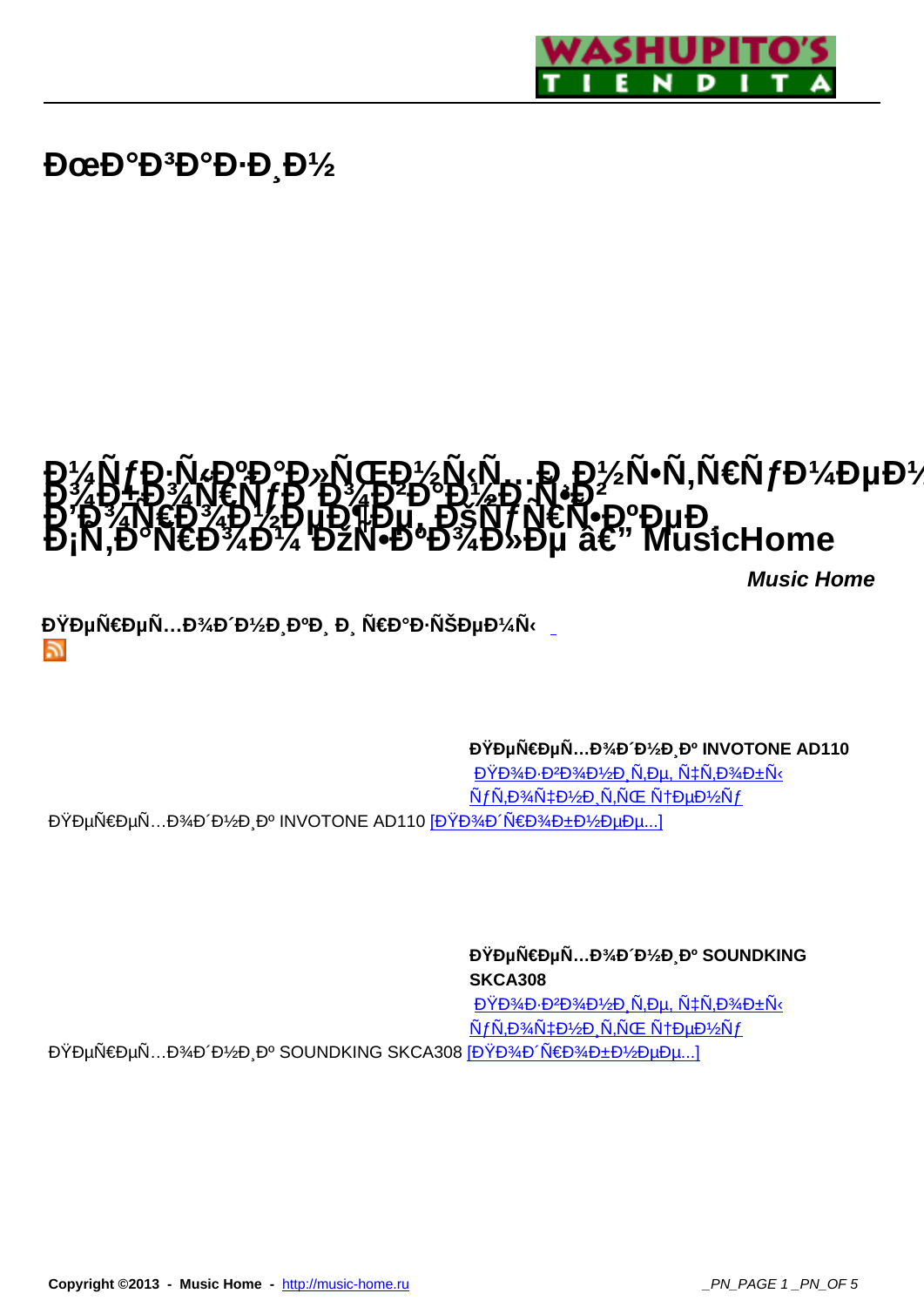**SKCC301**  $D\overline{Y}D\overline{Y}D\overline{Y}D\overline{Y}D\overline{Y}D\overline{Y}D\overline{Y}D\overline{Y}D\overline{Y}D\overline{Y}D\overline{Y}D\overline{Y}D\overline{Y}D\overline{Y}D\overline{Y}D\overline{Y}D\overline{Y}D\overline{Y}D\overline{Y}D\overline{Y}D\overline{Y}D\overline{Y}D\overline{Y}D\overline{Y}D\overline{Y}D\overline{Y}D\overline{Y}D\overline{Y}D\overline{Y}D\overline{Y}D\overline{Y}D\over$  $\tilde{N}f\tilde{N}$ ,  $D\%$  $\tilde{N}$  $\ddagger$  $D\%$  $D\%$ ,  $\tilde{N}$  $\tilde{N}$  $\tilde{C}$ ,  $\tilde{N}$  $\ddagger$  $D\%$  $\tilde{N}$  $\tilde{D}$ ĐŸĐµÑ€ĐµÑ...Đ¾Đ Đ¼Đ Đº SOUNDKING SKCC301 [ĐŸĐ¾Đ Ñ€Đ¾Đ±Đ¼ĐµĐµ...]

> **ĐŸĐµÑ€ĐµÑ...Đ¾Đ Đ¼Đ Đº SOUNDKING SKCC309**

 $D\overline{Y}D\overline{Y}D\overline{Y}D\overline{Y}D\overline{Y}D\overline{Y}D\overline{Y}D\overline{Y}D\overline{Y}D\overline{Y}D\overline{Y}D\overline{Y}D\overline{Y}D\overline{Y}D\overline{Y}D\overline{Y}D\overline{Y}D\overline{Y}D\overline{Y}D\overline{Y}D\overline{Y}D\overline{Y}D\overline{Y}D\overline{Y}D\overline{Y}D\overline{Y}D\overline{Y}D\overline{Y}D\overline{Y}D\overline{Y}D\overline{Y}D\over$  $NfN, D\%NfD\%D, N, NGENfD\#D\%Nf$ ĐŸĐµÑ€ĐµÑ...Đ¾Đ Đ½Đ¸Đº SOUNDKING SKCC309 [Đ<del>ŸĐ¾Đ Ń€Đ¾Đ±Đ½ĐµĐ</del>µ...]

**ĐŸĐµÑ€ĐµÑ...Đ¾Đ Đ¼Đ Đº SOUNDKING SKCC312** Позвоните, чтобы  $\tilde{N}f\tilde{N}$ ,  $D\frac{3}{4}\tilde{N}$  $\pm D\frac{1}{2}D$ ,  $\tilde{N}$ ,  $\tilde{N}$  (**C**  $\tilde{N}$  $\pm D\mu D\frac{1}{2}\tilde{N}f$ ĐŸĐµÑ€ĐµÑ...Đ¾Đ Đ1⁄2иĐº SOUNDKING SKCC312 [<u>ĐŸĐ¾Đ 'Ñ€Đ¾Đ±Đ1⁄2ее...</u>]

**ĐŸĐµÑ€ĐµÑ...Đ¾Đ Đ¼Đ Đº SOUNDKING SKCC321**  $D\overline{Y}D\overline{Y}D\overline{Y}D\overline{Y}D\overline{Y}D\overline{Y}D\overline{Y}D\overline{Y}D\overline{Y}D\overline{Y}D\overline{Y}D\overline{Y}D\overline{Y}D\overline{Y}D\overline{Y}D\overline{Y}D\overline{Y}D\overline{Y}D\overline{Y}D\overline{Y}D\overline{Y}D\overline{Y}D\overline{Y}D\overline{Y}D\overline{Y}D\overline{Y}D\overline{Y}D\overline{Y}D\overline{Y}D\overline{Y}D\overline{Y}D\over$  $\tilde{N}f\tilde{N}$ ,  $D\%$  $\tilde{N}$  $\ddagger$  $D\%$  $D\%$ ,  $\tilde{N}$  $\ddot{N}$  $\ddagger$  $D\%$  $\tilde{N}$  $\ddagger$ ĐŸĐµÑ€ĐµÑ...Đ¾Đ´Đ½Đ¸Đº SOUNDKING SKCC321 [ĐŸĐ¾Đ´Ñ€Đ¾Đ±Đ½ĐµĐµ...]

*<u>D D°D NŠN'D'* Invotone J100</u>

 $D\overline{Y}D\overline{Y}D\overline{Y}D\overline{Y}D\overline{Y}D\overline{Y}D\overline{Y}D\overline{Y}D\overline{Y}D\overline{Y}D\overline{Y}D\overline{Y}D\overline{Y}D\overline{Y}D\overline{Y}D\overline{Y}D\overline{Y}D\overline{Y}D\overline{Y}D\overline{Y}D\overline{Y}D\overline{Y}D\overline{Y}D\overline{Y}D\overline{Y}D\overline{Y}D\overline{Y}D\overline{Y}D\overline{Y}D\overline{Y}D\overline{Y}D\over$  $\tilde{N}f\tilde{N}$ ,  $D\frac{3}{4}\tilde{N}$  $\pm D\frac{1}{2}D$ ,  $\tilde{N}$ ,  $\tilde{N}$  (**C**  $\tilde{N}$  $\pm D\mu D\frac{1}{2}\tilde{N}f$ 

**Đ** аĐ⋅ÑŠÑʻĐ¼ Invotone J100 [ĐŸĐ¾Đ´Ñ€Đ¾Đ±Đ½ĐµĐµ...]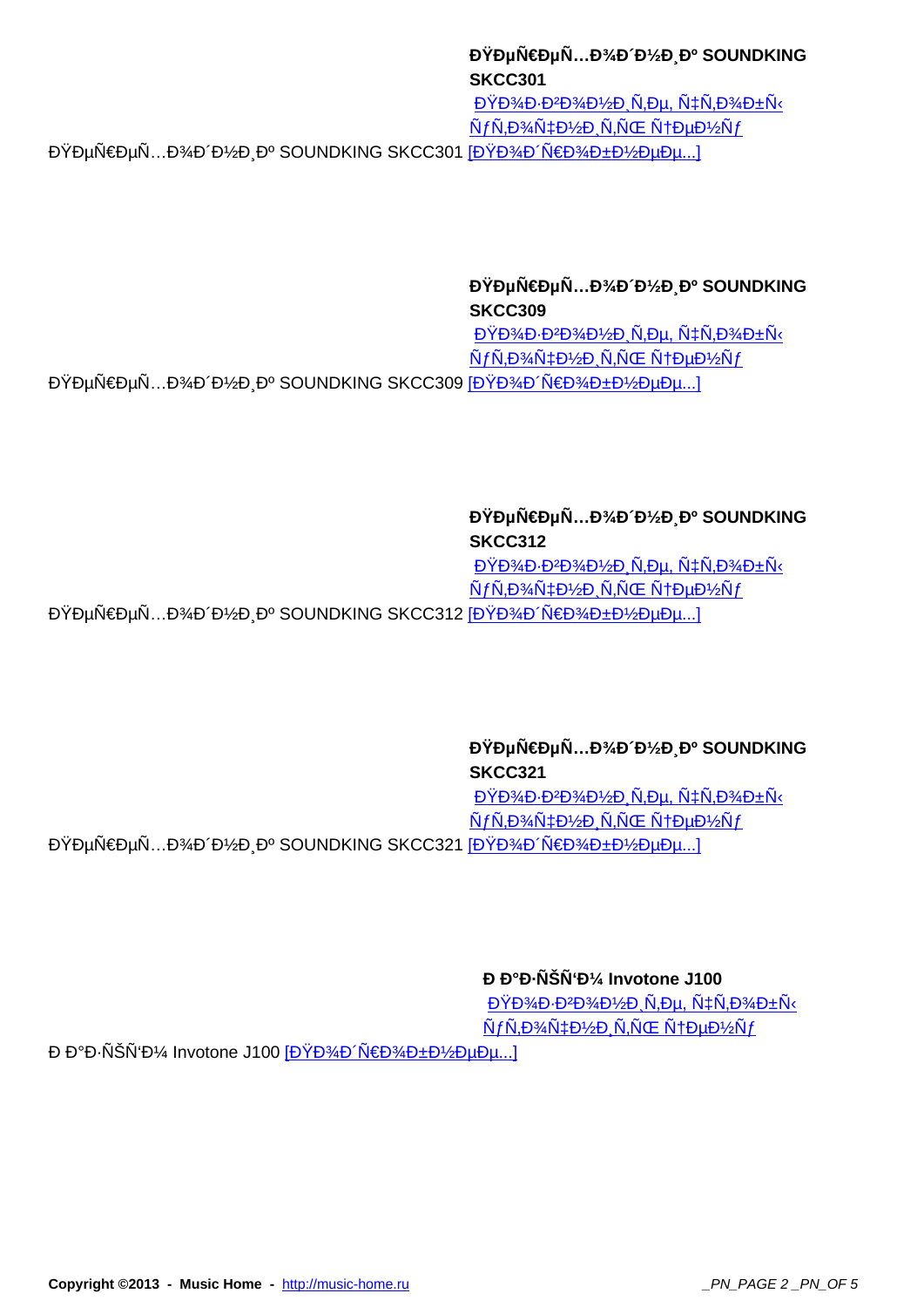Позвоните, чтобы  $\tilde{N}$ f $\tilde{N}$ ,  $D\%$  $\tilde{N}$  $\updownarrow$   $D\%$  $D$   $\tilde{N}$ ,  $\tilde{N}$   $\tilde{C}$   $\tilde{N}$   $\updownarrow$   $D\%$  $\tilde{N}$  $f$ ĐœĐ¾Đ½Đ¾ РжеĐº 6.3 Đ¼Đ¼ ÑfĐ<sup>3</sup>Đ»Đ¾Đ<sup>2</sup>4Đ<sup>2</sup>D¾Đ1 INVOTONE J130С [ĐŸĐ¾Đ Ñ€Đ¾Đ±Đ½ĐµĐµ...]

#### **РаĐ NŠNʻĐ¼ INVOTONE J170**

 $D\overline{Y}D\overline{Y}D + D\overline{Y}D\overline{Y}D\overline{Y}D + \overline{N}D\overline{Y}D$  $\tilde{N}f\tilde{N}$ ,  $D\%$  $\tilde{N}$  $\ddagger$  $D\%$  $\tilde{D}$   $\tilde{N}$ ,  $\tilde{N}$  $\tilde{C}$   $\tilde{N}$  $\ddagger$  $D\%$  $\tilde{N}$  $\tilde{D}$ 

**Ð Đ°Đ⋅ÑŠÑʻĐ¼ INVOTONE J170 [ĐŸĐ¾Đ´Ñ€Đ¾Đ±Đ½ĐµĐµ...]** 

#### *<b>Đ* ĐĐ-ÑŠÑ'Đ¼ NEUTRIK C3MXX-BAG

 $D\overline{Y}D\overline{Y}D\overline{Y}D\overline{Y}D\overline{Y}D\overline{Y}D\overline{Y}D\overline{Y}D\overline{Y}D\overline{Y}D\overline{Y}D\overline{Y}D\overline{Y}D\overline{Y}D\overline{Y}D\overline{Y}D\overline{Y}D\overline{Y}D\overline{Y}D\overline{Y}D\overline{Y}D\overline{Y}D\overline{Y}D\overline{Y}D\overline{Y}D\overline{Y}D\overline{Y}D\overline{Y}D\overline{Y}D\overline{Y}D\overline{Y}D\over$  $\tilde{N}f\tilde{N}$ ,  $D\frac{3}{4}\tilde{N}$  $\ddagger$  $D\frac{1}{2}D$ ,  $\tilde{N}$ ,  $\tilde{N}$ OE,  $\tilde{N}$  $\ddagger$  $D\mu D\frac{1}{2}\tilde{N}f$ РаĐ⋅ÑŠÑʻĐ¼ NEUTRIK C3MXX-BAG [ĐŸĐ¾Đ´Ñ€Đ¾Đ±Đ½ĐµĐµ...]

### **РаĐ NŠÑ'Đ¼ NEUTRIK NC3FAH1**

 $D\overline{Y}D\overline{Y}D\overline{Y}D\cdot D\overline{Y}D\overline{Y}D\overline{Y}D\overline{Y}D\overline{Y}D\overline{Y}D\overline{Y}D\overline{Y}D\overline{Y}D\overline{Y}D\overline{Y}D\overline{Y}D\overline{Y}D\overline{Y}D\overline{Y}D\overline{Y}D\overline{Y}D\overline{Y}D\overline{Y}D\overline{Y}D\overline{Y}D\overline{Y}D\overline{Y}D\overline{Y}D\overline{Y}D\overline{Y}D\overline{Y}D\overline{Y}$  $\tilde{N}$ f $\tilde{N}$ ,  $D\%$  $\tilde{N}$  $\updownarrow$   $D\%$  $D$   $\tilde{N}$ ,  $\tilde{N}$   $\tilde{C}$   $\tilde{N}$   $\updownarrow$   $D\%$  $\tilde{N}$  $f$ **Ð Đ°Đ⋅ÑŠÑʻĐ¼ NEUTRIK NC3FAH1 [ĐŸĐ¾Đ´Ñ€Đ¾Đ±Đ½ĐuĐu...]** 

## **РаĐ NŠNʻĐ¼ NEUTRIK NC3FD-H**

 $D\overline{Y}D\overline{Y}D\overline{Y}DD\overline{Y}D\overline{Y}D\overline{Y}D\overline{Y}D\overline{Y}D\overline{Y}D\overline{Y}D\overline{Y}D\overline{Y}D\overline{Y}D\overline{Y}D\overline{Y}D\overline{Y}D\overline{Y}D\overline{Y}D\overline{Y}D\overline{Y}D\overline{Y}D\overline{Y}D\overline{Y}D\overline{Y}D\overline{Y}D\overline{Y}D\overline{Y}D\overline{Y}D\overline{Y}D\overline{Y}D\overline{Y}D\$  $\tilde{N}f\tilde{N}, D\frac{3}{4}\tilde{N}$  $\ddagger D\frac{1}{2}D, \tilde{N}, \tilde{N}$ CE  $\tilde{N}$  $\dagger D\mu D\frac{1}{2}\tilde{N}f$ 

РаĐ⋅ÑŠÑʻĐ¼ NEUTRIK NC3FD-Н [ĐŸĐ¾Đ´Ñ€Đ¾Đ±Đ½ĐµĐµ...]

## **РаĐ NŠNʻĐ¼ NEUTRIK NC3FD-L-1**

 $D\overline{Y}D\overline{Y}D\overline{Y}D\cdot D\overline{Y}D\overline{Y}D\overline{Y}D\overline{Y}D\overline{Y}D\overline{Y}D\overline{Y}D\overline{Y}D\overline{Y}D\overline{Y}D\overline{Y}D\overline{Y}D\overline{Y}D\overline{Y}D\overline{Y}D\overline{Y}D\overline{Y}D\overline{Y}D\overline{Y}D\overline{Y}D\overline{Y}D\overline{Y}D\overline{Y}D\overline{Y}D\overline{Y}D\overline{Y}D\overline{Y}D\overline{Y}$  $\tilde{N}f\tilde{N}$ ,  $D\frac{3}{4}\tilde{N}$  $\ddagger$  $D\frac{1}{2}D$ ,  $\tilde{N}$ ,  $\tilde{N}$ OE,  $\tilde{N}$  $\ddagger$  $D\mu D\frac{1}{2}\tilde{N}f$ 

РаÐ⋅ÑŠÑʻм NEUTRIK NC3FD-L-1 [ПодробнÐμÐμ...]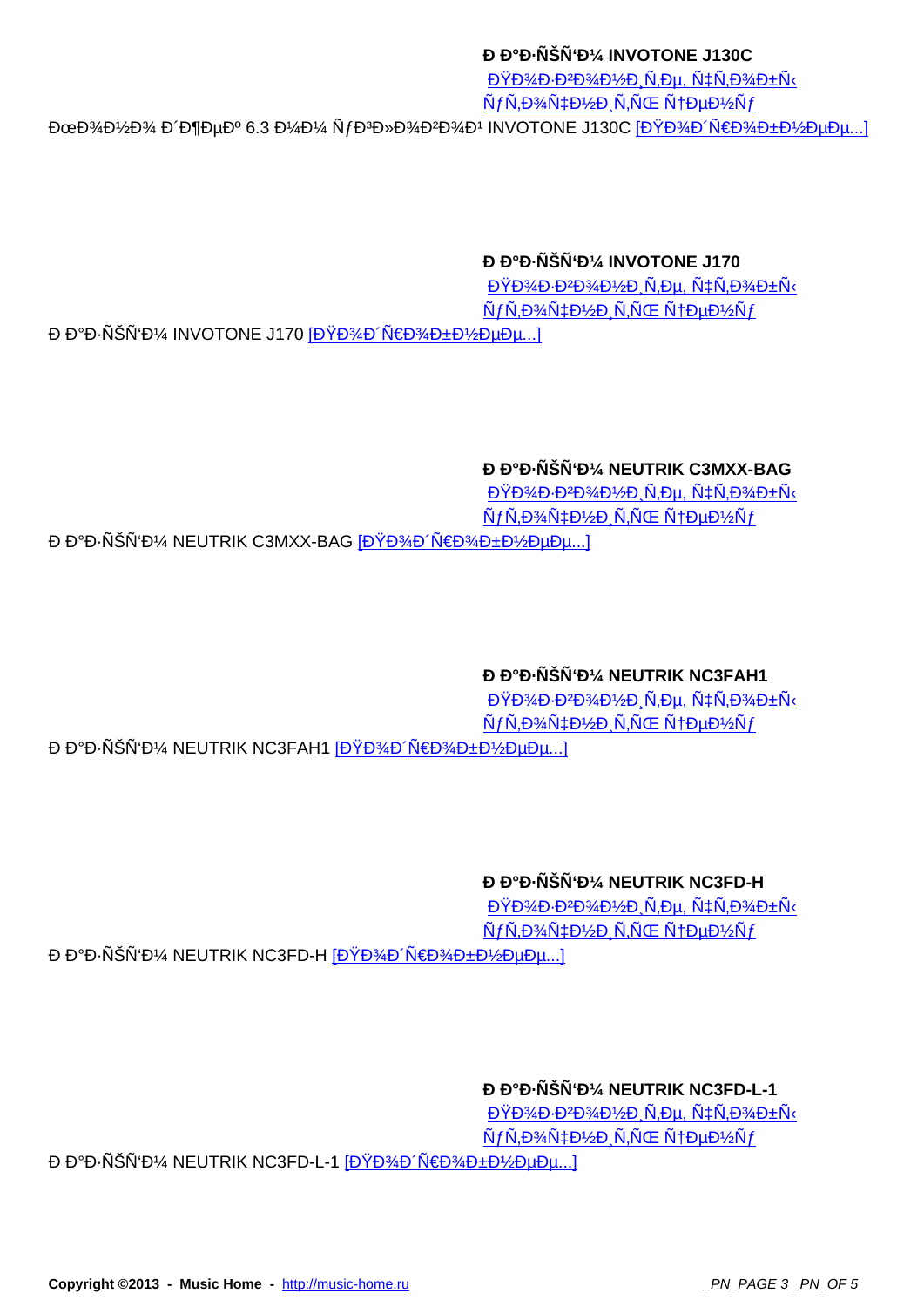#### **РаĐ NŠNʻĐ¼ NEUTRIK NC3FD-L-BAG-1**

 $D\overline{Y}D\overline{Y}D\overline{Y}DD\overline{Y}D\overline{Y}D\overline{Y}D\overline{Y}D\overline{Y}D\overline{Y}D\overline{Y}D\overline{Y}D\overline{Y}D\overline{Y}D\overline{Y}D\overline{Y}D\overline{Y}D\overline{Y}D\overline{Y}D\overline{Y}D\overline{Y}D\overline{Y}D\overline{Y}D\overline{Y}D\overline{Y}D\overline{Y}D\overline{Y}D\overline{Y}D\overline{Y}D\overline{Y}D\overline{Y}D\overline{Y}D\$  $\tilde{N}f\tilde{N}$ ,  $D\frac{3}{4}\tilde{N}$  $\ddagger$  $D\frac{1}{2}D$ ,  $\tilde{N}$ ,  $\tilde{N}$ OE,  $\tilde{N}$  $\ddagger$  $D\mu D\frac{1}{2}\tilde{N}f$ РаĐ⋅ÑŠÑʻĐ¼ NEUTRIK NC3FD-L-BAG-1 [ĐŸĐ¾Đ´Ñ€Đ¾Đ±Đ½ĐµĐµ...]

#### **РаĐ NŠÑʻĐ¼ NEUTRIK NC3FRX**

 $D\overline{Y}D\overline{Y}D\overline{Y}D\overline{Y}D\overline{Y}D\overline{Y}D\overline{Y}D\overline{Y}D\overline{Y}D\overline{Y}D\overline{Y}D\overline{Y}D\overline{Y}D\overline{Y}D\overline{Y}D\overline{Y}D\overline{Y}D\overline{Y}D\overline{Y}D\overline{Y}D\overline{Y}D\overline{Y}D\overline{Y}D\overline{Y}D\overline{Y}D\overline{Y}D\overline{Y}D\overline{Y}D\overline{Y}D\overline{Y}D\overline{Y}D\over$  $\tilde{N}f\tilde{N}$ ,  $D\frac{3}{4}\tilde{N}$  $\ddagger$  $D\frac{1}{2}D\frac{1}{2}\tilde{N}$ ,  $\tilde{N}$ CE  $\tilde{N}$  $\ddagger$  $D\mu D\frac{1}{2}\tilde{N}f$ **Ð Đ°Đ⋅ÑŠÑʻĐ¼ NEUTRIK NC3FRX [ĐŸĐ¾Đ´Ñ€Đ¾Đ±Đ½ĐµĐµ...]** 

### **РаĐ NŠNʻĐ¼ NEUTRIK NC3FRX-B**

 $D\overline{Y}D\overline{Y}D\overline{Y}DD\overline{Y}D\overline{Y}D\overline{Y}D\overline{Y}D\overline{Y}D\overline{Y}D\overline{Y}D\overline{Y}D\overline{Y}D\overline{Y}D\overline{Y}D\overline{Y}D\overline{Y}D\overline{Y}D\overline{Y}D\overline{Y}D\overline{Y}D\overline{Y}D\overline{Y}D\overline{Y}D\overline{Y}D\overline{Y}D\overline{Y}D\overline{Y}D\overline{Y}D\overline{Y}D\overline{Y}D\overline{Y}D\$  $\tilde{N}f\tilde{N}$ ,  $D\frac{3}{4}\tilde{N}$  $\ddagger$  $D\frac{1}{2}D$ ,  $\tilde{N}$ ,  $\tilde{N}$ OE,  $\tilde{N}$  $\ddagger$  $D\mu D\frac{1}{2}\tilde{N}f$ **Ð Đ°Ð⋅ÑŠÑʻм NEUTRIK NC3FRX-В [Подробме**е...]

## *<b>Đ Đ***°Đ NŠN Đ¼ NEUTRIK NC3FRX-BAG**

 $D\overline{Y}D\overline{Y}D\overline{Y}D\cdot D\overline{Y}D\overline{Y}D\overline{Y}D\overline{Y}D\overline{Y}D\overline{Y}D\overline{Y}D\overline{Y}D\overline{Y}D\overline{Y}D\overline{Y}D\overline{Y}D\overline{Y}D\overline{Y}D\overline{Y}D\overline{Y}D\overline{Y}D\overline{Y}D\overline{Y}D\overline{Y}D\overline{Y}D\overline{Y}D\overline{Y}D\overline{Y}D\overline{Y}D\overline{Y}D\overline{Y}D\overline{Y}$  $\tilde{N}f\tilde{N}$ ,  $D\frac{3}{4}\tilde{N}$  $\ddagger$  $D\frac{1}{2}D$ ,  $\tilde{N}$ ,  $\tilde{N}$ OE,  $\tilde{N}$  $\ddagger$  $D\mu D\frac{1}{2}\tilde{N}f$ Ð Đ°Ð⋅ÑŠÑʻм NEUTRIK NC3FRX-BAG [ПодробнÐμÐμ...]

## *<b>Đ*<sup>P</sup>Đ·ÑŠÑ'Đ¼ NEUTRIK NC3FX

 $D\overline{Y}D\overline{Y}D\overline{Y}DD\overline{Y}D\overline{Y}D\overline{Y}D\overline{Y}D\overline{Y}D\overline{Y}D\overline{Y}D\overline{Y}D\overline{Y}D\overline{Y}D\overline{Y}D\overline{Y}D\overline{Y}D\overline{Y}D\overline{Y}D\overline{Y}D\overline{Y}D\overline{Y}D\overline{Y}D\overline{Y}D\overline{Y}D\overline{Y}D\overline{Y}D\overline{Y}D\overline{Y}D\overline{Y}D\overline{Y}D\overline{Y}D\$  $\tilde{N}f\tilde{N}$ ,  $D\%$  $\tilde{N}$  $\ddagger$  $D\%$  $\tilde{D}$   $\tilde{N}$ ,  $\tilde{N}$  $\tilde{C}$   $\tilde{N}$  $\ddagger$  $D\%$  $\tilde{N}$  $\tilde{D}$ 

**Ð Đ°Ð⋅ÑŠÑʻм NEUTRIK NC3FX [Подробмее...]** 

## **РаĐ NŠNʻĐ¼ NEUTRIK NC3FX-B**

 $D\overline{Y}D\overline{Y}D\overline{Y}DD\overline{Y}D\overline{Y}D\overline{Y}D\overline{Y}D\overline{Y}D\overline{Y}D\overline{Y}D\overline{Y}D\overline{Y}D\overline{Y}D\overline{Y}D\overline{Y}D\overline{Y}D\overline{Y}D\overline{Y}D\overline{Y}D\overline{Y}D\overline{Y}D\overline{Y}D\overline{Y}D\overline{Y}D\overline{Y}D\overline{Y}D\overline{Y}D\overline{Y}D\overline{Y}D\overline{Y}D\overline{Y}D\$  $\tilde{N}$ f $\tilde{N}$ ,Đ¾ $\tilde{N}$ ‡Đ¼Đ  $\tilde{N}$ , $\tilde{N}$ Œ $\tilde{N}$ †ĐµĐ¼ $\tilde{N}$ f